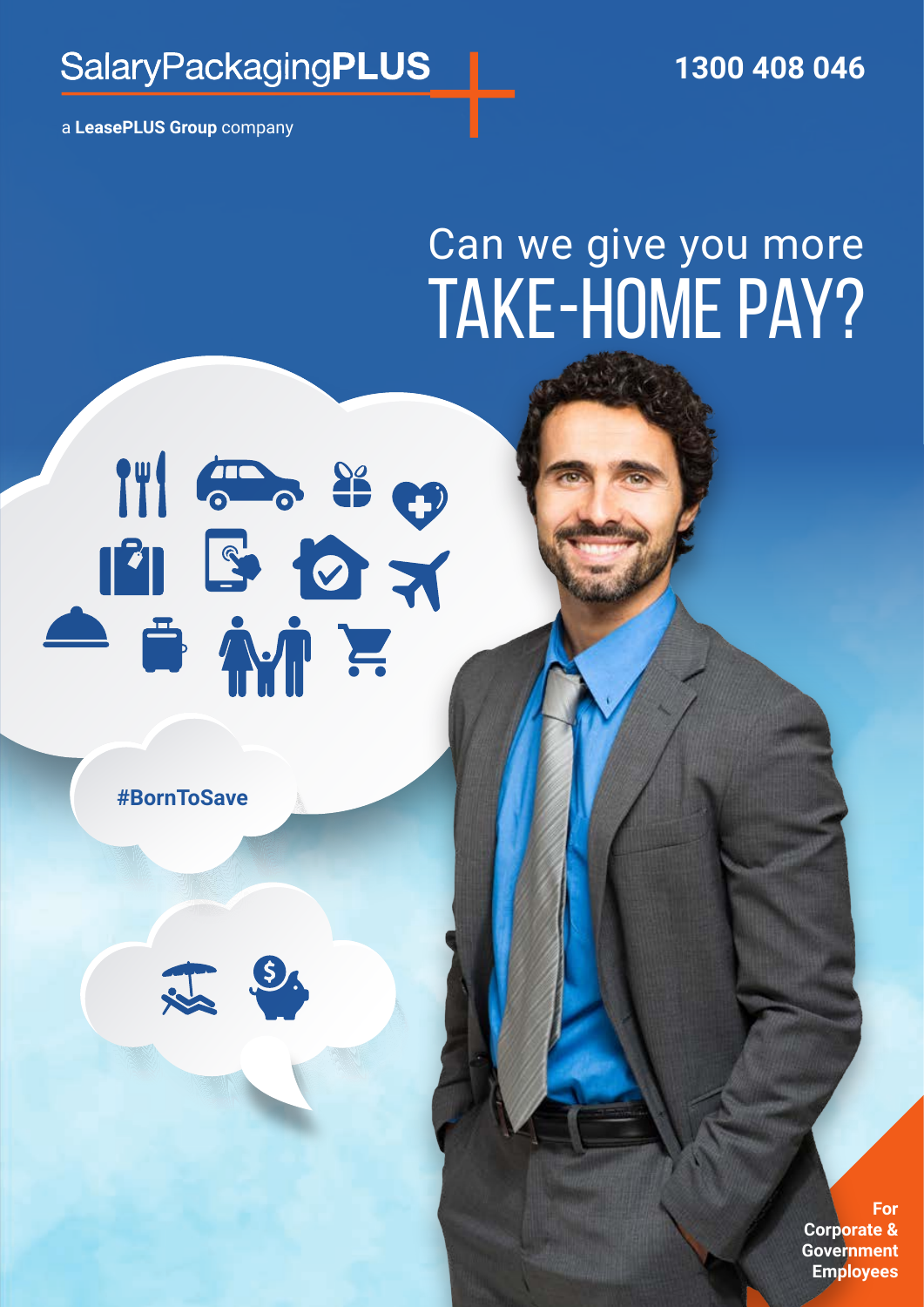### Don't miss out on the savings you can achieve by salary packaging.

Salary packaging lowers your taxable income so that you pay less tax, resulting in an increase to your take-home pay!

Salary package your car under a novated lease:

# Are you already paying for these today?













& CTP

Fuel Registration Maintenance Roadside Car Tyres & Servicing

Roadside

Car Assistance Insurance **Vehicle** 

If the answer is  $"y\mathcal{CS}"$  then you need to talk to us!

*You may also be able to salary package:*



Airline Lounge **Memberships** 



Personal Protective Gear



Professional **Memberships** 



Self-Education Expenses



Electronic Devices

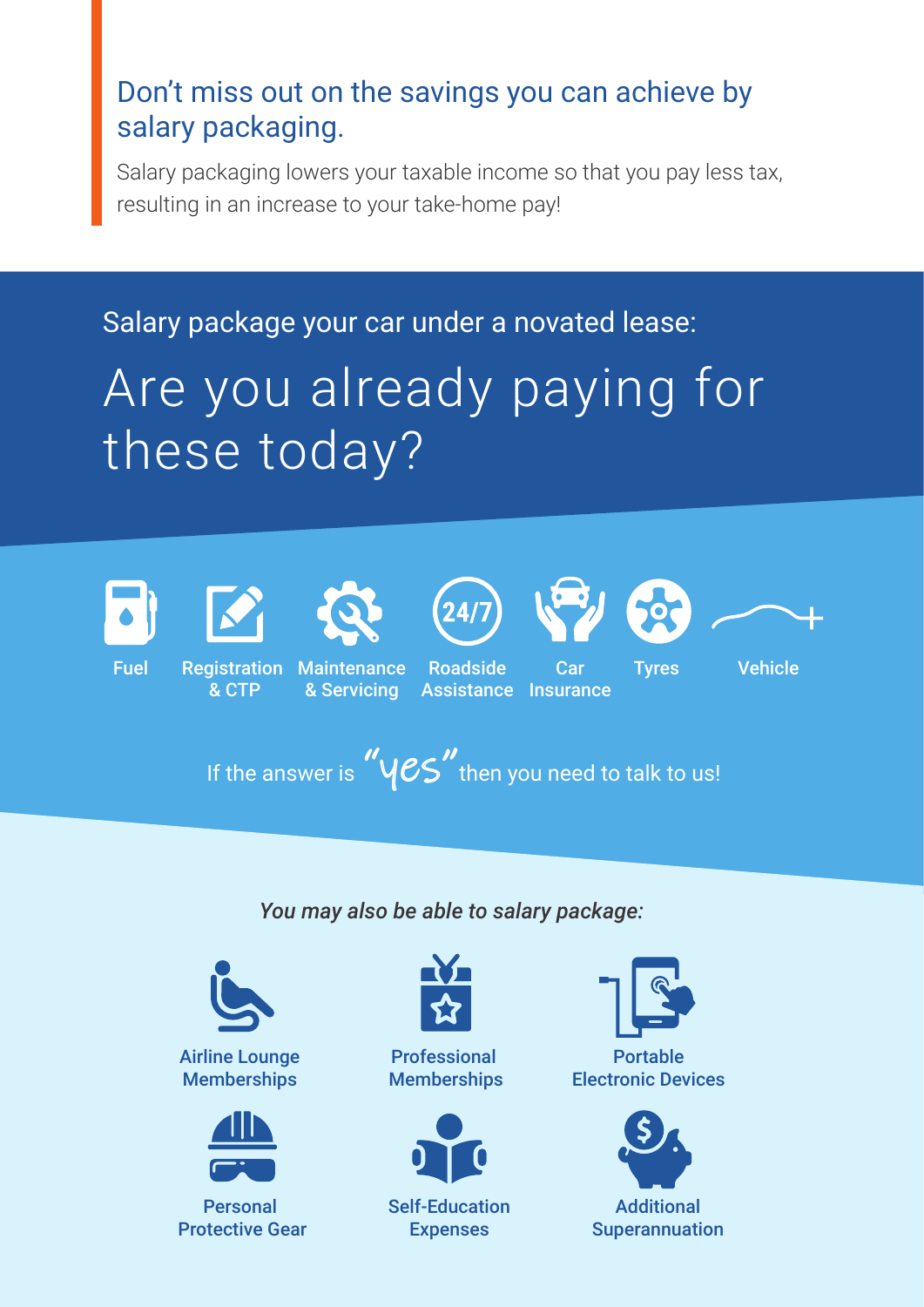

You can salary package the costs of your vehicle finance and running costs under a novated lease. Not only do you save on income tax, you will also save on GST and your overall costs by accessing fleet discounts with our buying power.

> *Or remote area housing benefits if living and working in a remote area.*



Remote Area Residential Fuel



Remote Area Rental Payments



Remote Area Mortgage Interest



Remote Area Housing Purchase